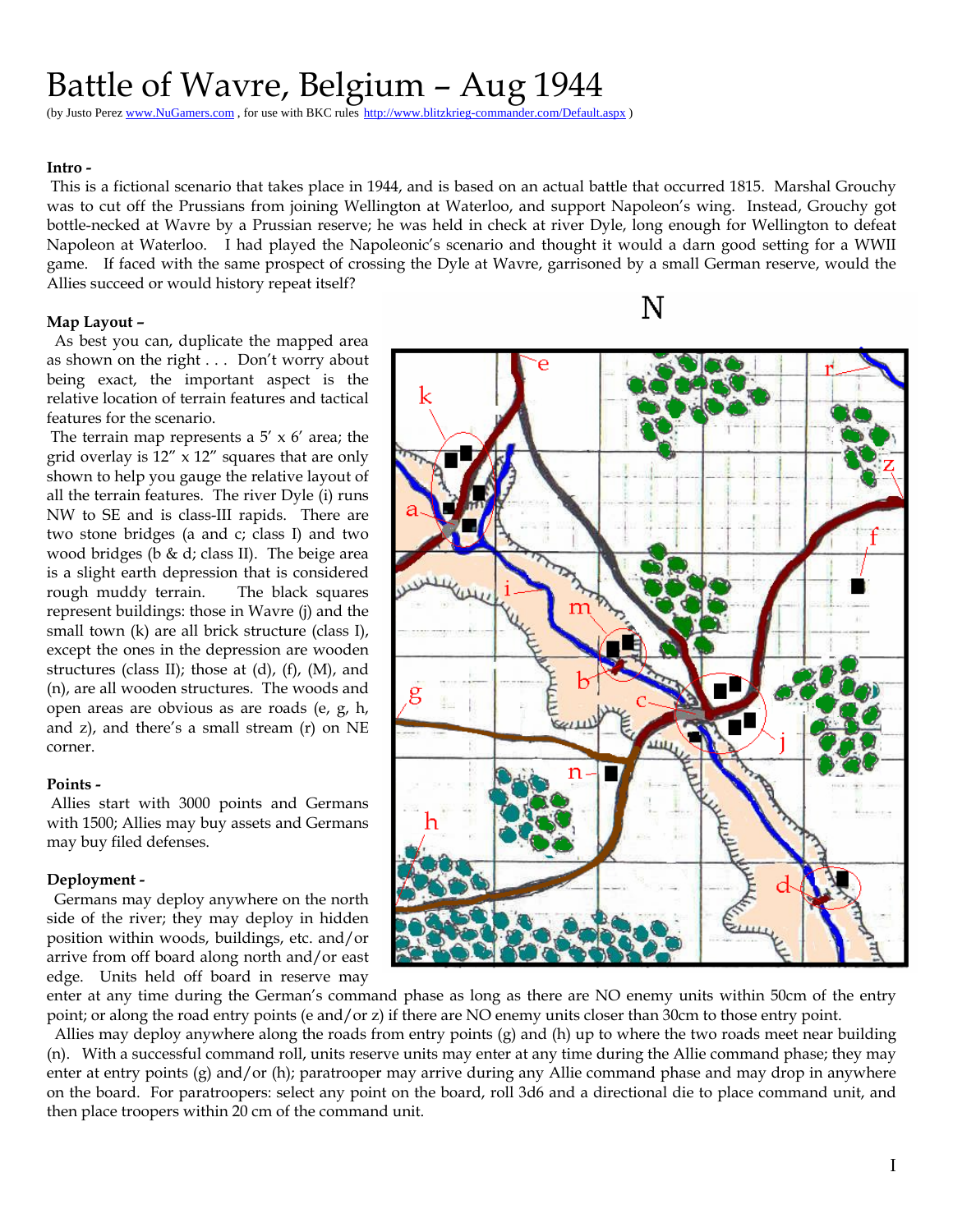## **Objectives -**

 A decisive victory is awarded to the Allies if they manage to exit 50% of their units (except paratroopers) along the road as (e) and/or (f). If after six game rounds the Allies have not managed to cross the river with at least three units, the Germans are awarded a decisive victory. Aside from decisive victory conditions, the game ends after ten rounds; compare kill points to establish the winner (kill points are tallied based on unit cost); add 25% bonus for control of Wavre (j) and 10% for (k); and Germans gain 5% bonus for each bridge they destroy.

## **Special Scenario Rules –**

- 1. Tank riders are hit on a 3.
- 2. Armour is NOT knocked-out simply by having to retreat more than 10cm. In regard to forced retreat, they are only knocked-out if they cannot retreat, i.e. if they retreat into enemy units or restricted terrain.
- 3. Units within the woods must be within 5cm of the wood's edge to see any units that are outside of the woods. Units outside of the woods may only see units within the woods if all the following apply:
	- a. the units inside the woods are within 5cm of the edge
	- b. the units outside are within 10cm of the woods edge.
- 4. Infantry inside buildings can see out all sides of the buildings that have windows. The units outside the buildings can only see into buildings along the sides that have windows and must be within 10cm of the buildings. All infantry within buildings have SAVE of 5 from external attacks. Close combat occurs within the building; the attacker is charging into the buildings, the first round is resolved as if the attacker is on the outside and defenders inside; if the unit is a building charge units outside the buildings, it is all handled as usual.
- 5. Control of an objective requires 3 infantry units and one command unit completely within the objective, and no enemy units within the same. If all the buildings are destroyed in an objective area, the objective points are not awarded.
- 6. Opportunity fire is used in reaction enemy movement and fire.
- 7. All other optional rules should be used with common sense.

## **Terrain Effects & Details -**

| River-      | The river is a class III rapids that runs NW to SE and may be forded only by infantry, and the crossing<br>attempt requires a 1d6 roll: a roll other than a SIX means the infantry crosses successfully; a roll of SIX<br>means they are swept downstream 3d6 cm. During the end phase of each turn, infantry that was<br>swept downstream may attempt to break free of the river's current by rolling 1d6; on a roll of SIX they<br>continue being swept downstream 3d6; a roll other than a SIX, they break free and emerge adjacent to<br>the river (roll again; odd for south or even for north side of the river), and they emerge suppressed.<br>Obviously, if they do not break free at some point, they will continue to downstream and eventually<br>end up off board (knocked-out). In addition to this special rule, there is the normal movement rule<br>that requires it to stop at the river's edge and then expend another command to move onto the river.<br>In other words, the infantry unit moves into contact with the river, is issued another command to<br>move into the river, roll a 1d6 for the current, and if successful is issued another order to exit the river<br>on the other side. All other units must cross at bridges or via engineered bridging. |
|-------------|----------------------------------------------------------------------------------------------------------------------------------------------------------------------------------------------------------------------------------------------------------------------------------------------------------------------------------------------------------------------------------------------------------------------------------------------------------------------------------------------------------------------------------------------------------------------------------------------------------------------------------------------------------------------------------------------------------------------------------------------------------------------------------------------------------------------------------------------------------------------------------------------------------------------------------------------------------------------------------------------------------------------------------------------------------------------------------------------------------------------------------------------------------------------------------------------------------------------------------------------------------------------------------------|
| Woods -     | All units may enter woods: infantry movement is unrestricted; tanks and halftracks move at 1/2 rate;<br>wheeled vehicles at 1/4 rate. For LOS rule see item 3 above.                                                                                                                                                                                                                                                                                                                                                                                                                                                                                                                                                                                                                                                                                                                                                                                                                                                                                                                                                                                                                                                                                                                   |
| Bridges -   | All units may cross at bridges or via engineered bridging. The four permanent bridges are classed as I<br>or II. A class I bridge can take 10 hits before it collapses; class II can take 5 hits. If units are on the<br>bridge when it is destroyed, the units are knocked-out. Feel free to get creative is you don't want to<br>have the units knocked out automatically; I've sometimes have the infantry take 1d6 hits and have<br>them swept downstream 3d6 per the river rules above. It's lots of fun!                                                                                                                                                                                                                                                                                                                                                                                                                                                                                                                                                                                                                                                                                                                                                                         |
| Buildings - | All buildings are class I (brick) or II (wooden); class I can take 10 hits and class II can take 5 hits before<br>they collapse. before is collapses; class II can take 5 hits. Infantry and tanks may enter buildings.<br>Obviously, when a tank enters a building the structure is demolished and any infantry that was within<br>the building will take a significant damage. Replace the building with a foot-print template that<br>represents the building's rubble and foundation. If the building has a basement, the tanks falls                                                                                                                                                                                                                                                                                                                                                                                                                                                                                                                                                                                                                                                                                                                                              |